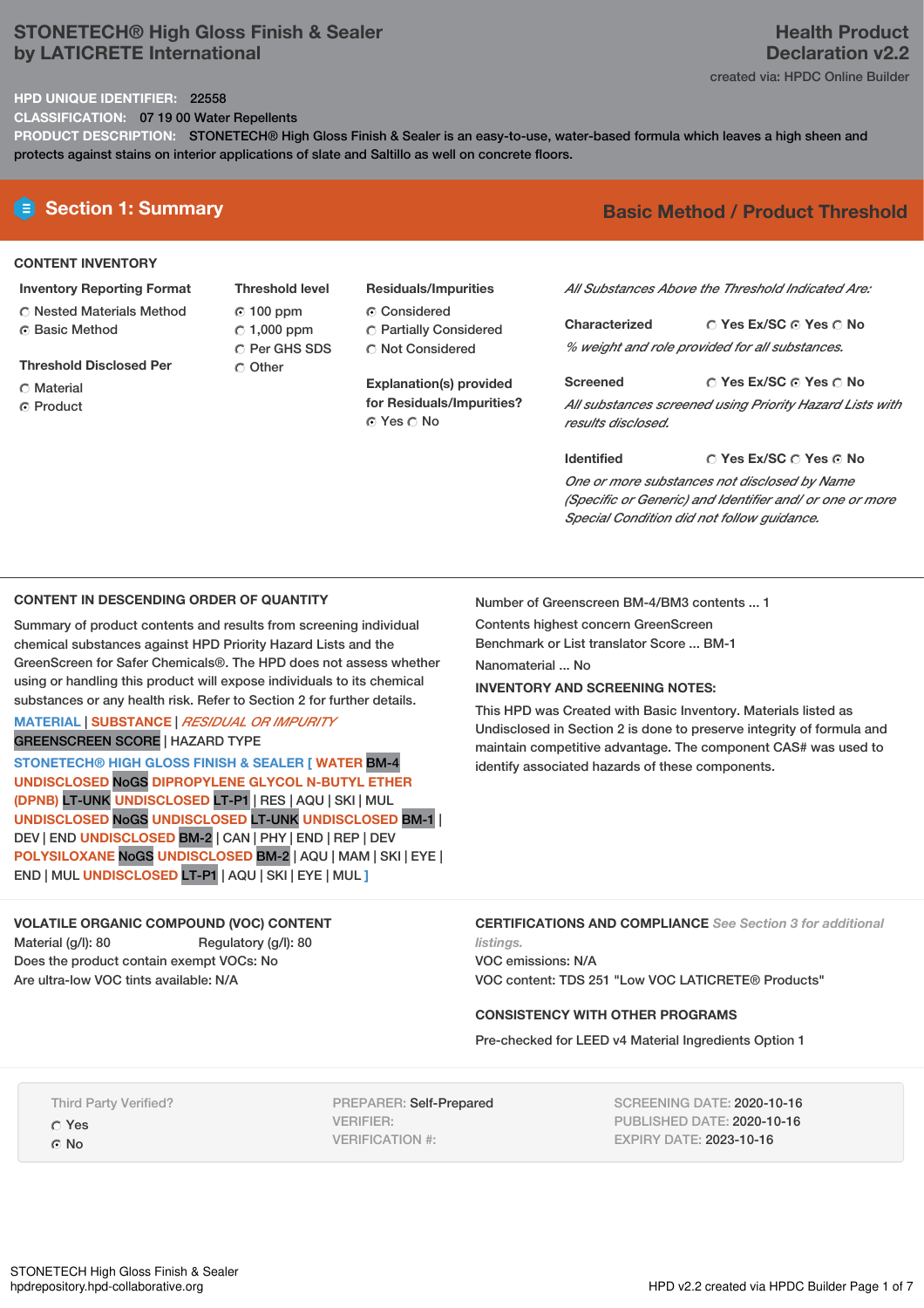This section lists contents in a product based on specific threshold(s) and reports detailed health information including hazards. This HPD uses the *inventory method indicated above, which is one of three possible methods:*

- *Basic Inventory method with Product-level threshold.*
- *Nested Material Inventory method with Product-level threshold*
- *Nested Material Inventory method with individual Material-level thresholds*

Definitions and requirements for the three inventory methods and requirements for each data field can be found in the HPD Open Standard version *2.2, available on the HPDC website at: [www.hpd-collaborative.org/hpd-2-2-standard](https://www.hpd-collaborative.org/hpd-2-2-standard)*

| <b>STONETECH® HIGH GLOSS FINISH &amp; SEALER</b> |                                                                                                                                                                                                                                                                    |                 |                                          |                                                |
|--------------------------------------------------|--------------------------------------------------------------------------------------------------------------------------------------------------------------------------------------------------------------------------------------------------------------------|-----------------|------------------------------------------|------------------------------------------------|
| PRODUCT THRESHOLD: 100 ppm                       |                                                                                                                                                                                                                                                                    |                 | RESIDUALS AND IMPURITIES CONSIDERED: Yes |                                                |
| potentially greater than 100 ppm.                | RESIDUALS AND IMPURITIES NOTES: Residuals and impurities are measured by quantitative methods and are only displayed when they are                                                                                                                                 |                 |                                          |                                                |
|                                                  | OTHER PRODUCT NOTES: See SDS at www.laticrete.com for occupational exposure information.                                                                                                                                                                           |                 |                                          |                                                |
| <b>WATER</b>                                     |                                                                                                                                                                                                                                                                    |                 |                                          | ID: 7732-18-5                                  |
|                                                  | HAZARD SCREENING METHOD: Pharos Chemical and Materials Library HAZARD SCREENING DATE: 2020-10-16                                                                                                                                                                   |                 |                                          |                                                |
| %: $70,0000 - 85,0000$                           | <b>GS: BM-4</b>                                                                                                                                                                                                                                                    | RC: None        | NANO: No                                 | <b>SUBSTANCE ROLE: Diluent</b>                 |
| <b>HAZARD TYPE</b>                               | <b>AGENCY AND LIST TITLES</b>                                                                                                                                                                                                                                      | <b>WARNINGS</b> |                                          |                                                |
| None found                                       |                                                                                                                                                                                                                                                                    |                 |                                          | No warnings found on HPD Priority Hazard Lists |
|                                                  | SUBSTANCE NOTES: The amount of this component may vary based on the plant of manufacture.                                                                                                                                                                          |                 |                                          |                                                |
|                                                  |                                                                                                                                                                                                                                                                    |                 |                                          |                                                |
| <b>UNDISCLOSED</b>                               |                                                                                                                                                                                                                                                                    |                 |                                          |                                                |
|                                                  | HAZARD SCREENING METHOD: Pharos Chemical and Materials Library                                                                                                                                                                                                     |                 | HAZARD SCREENING DATE: 2020-10-16        |                                                |
| %: $30.0000 - 35.0000$                           | <b>GS: NoGS</b>                                                                                                                                                                                                                                                    | RC: None        | NANO: No                                 | <b>SUBSTANCE ROLE: Coating</b>                 |
| <b>HAZARD TYPE</b>                               | <b>AGENCY AND LIST TITLES</b>                                                                                                                                                                                                                                      | <b>WARNINGS</b> |                                          |                                                |
| None found                                       |                                                                                                                                                                                                                                                                    |                 |                                          | No warnings found on HPD Priority Hazard Lists |
|                                                  | SUBSTANCE NOTES: The amount of this component may vary based on the plant of manufacture. This product is shown as undisclosed to<br>preserve integrity of formula and maintain competitive advantage. The component CAS# was used to identify associated hazards. |                 |                                          |                                                |
| DIPROPYLENE GLYCOL N-BUTYL ETHER (DPNB)          |                                                                                                                                                                                                                                                                    |                 |                                          | ID: 29911-28-2                                 |
|                                                  | HAZARD SCREENING METHOD: Pharos Chemical and Materials Library HAZARD SCREENING DATE: 2020-10-16                                                                                                                                                                   |                 |                                          |                                                |
| %: $0.5000 - 2.0000$                             | GS: LT-UNK                                                                                                                                                                                                                                                         | RC: None        | NANO: No                                 | <b>SUBSTANCE ROLE: Solvent</b>                 |
| <b>HAZARD TYPE</b>                               | <b>AGENCY AND LIST TITLES</b>                                                                                                                                                                                                                                      | <b>WARNINGS</b> |                                          |                                                |
| None found                                       |                                                                                                                                                                                                                                                                    |                 |                                          | No warnings found on HPD Priority Hazard Lists |
|                                                  | SUBSTANCE NOTES: The amount of this component may vary based on the plant of manufacture.                                                                                                                                                                          |                 |                                          |                                                |
|                                                  |                                                                                                                                                                                                                                                                    |                 |                                          |                                                |
| <b>UNDISCLOSED</b>                               |                                                                                                                                                                                                                                                                    |                 |                                          |                                                |

hpdrepository.hpd-collaborative.org https://www.facebook.com/index.com/index.com/index.com/index.com/index.com/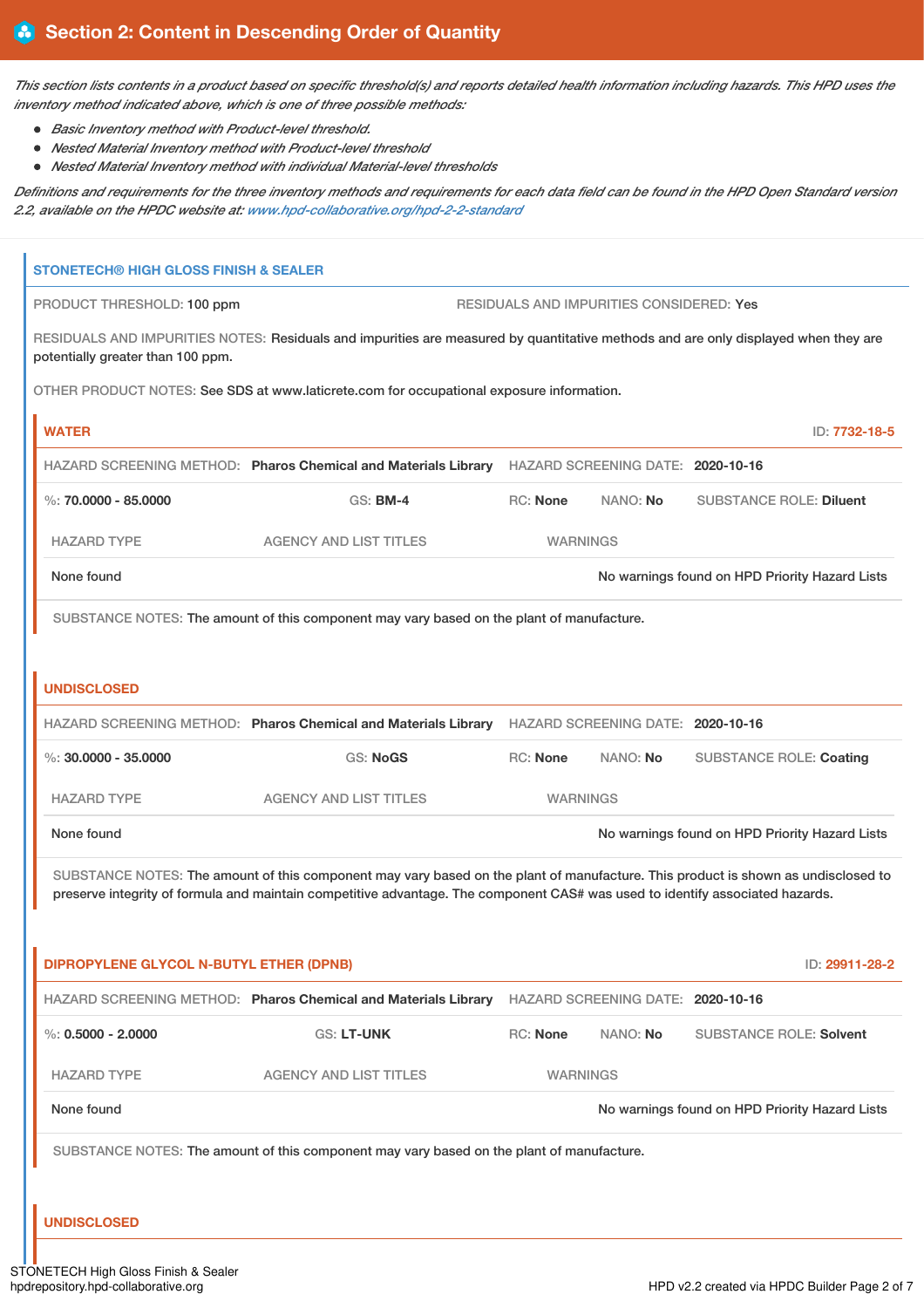| %: 0.1000 - 0.2000     | <b>GS: LT-P1</b>                               | NANO: No<br><b>SUBSTANCE ROLE: Surfactant</b><br>RC: None     |
|------------------------|------------------------------------------------|---------------------------------------------------------------|
| <b>HAZARD TYPE</b>     | <b>AGENCY AND LIST TITLES</b>                  | <b>WARNINGS</b>                                               |
| <b>RESPIRATORY</b>     | AOEC - Asthmagens                              | Asthmagen (Rs) - sensitizer-induced                           |
| <b>RESPIRATORY</b>     | <b>AOEC - Asthmagens</b>                       | Asthmagen (Rr&Rs) - irritant-induced & sensitizer-<br>induced |
| <b>ACUTE AQUATIC</b>   | EU - GHS (H-Statements)                        | H400 - Very toxic to aquatic life                             |
| <b>SKIN IRRITATION</b> | EU - GHS (H-Statements)                        | H314 - Causes severe skin burns and eye damage                |
| <b>MULTIPLE</b>        | German FEA - Substances Hazardous to<br>Waters | Class 2 - Hazard to Waters                                    |

HAZARD SCREENING METHOD: **Pharos Chemical and Materials Library** HAZARD SCREENING DATE: **2020-10-16**

SUBSTANCE NOTES: The amount of this component may vary based on the plant of manufacture. This product is shown as undisclosed to preserve integrity of formula and maintain competitive advantage. The component CAS# was used to identify associated hazards.

#### **UNDISCLOSED**

|                    | HAZARD SCREENING METHOD: Pharos Chemical and Materials Library |                 | HAZARD SCREENING DATE: 2020-10-16 |                                                |
|--------------------|----------------------------------------------------------------|-----------------|-----------------------------------|------------------------------------------------|
| %: 0.0500 - 0.1500 | GS: NoGS                                                       | RC: None        | NANO: No                          | <b>SUBSTANCE ROLE: Surfactant</b>              |
| <b>HAZARD TYPE</b> | AGENCY AND LIST TITLES                                         | <b>WARNINGS</b> |                                   |                                                |
| None found         |                                                                |                 |                                   | No warnings found on HPD Priority Hazard Lists |

SUBSTANCE NOTES: The amount of this component may vary based on the plant of manufacture. This product is shown as undisclosed to preserve integrity of formula and maintain competitive advantage. The component CAS# was used to identify associated hazards.

#### **UNDISCLOSED**

|                    | HAZARD SCREENING METHOD: Pharos Chemical and Materials Library |                 | HAZARD SCREENING DATE: 2020-10-16 |                                                |
|--------------------|----------------------------------------------------------------|-----------------|-----------------------------------|------------------------------------------------|
| %: 0.0500 - 0.1000 | <b>GS: LT-UNK</b>                                              | RC: None        | NANO: No                          | <b>SUBSTANCE ROLE: Defoamer</b>                |
| <b>HAZARD TYPE</b> | <b>AGENCY AND LIST TITLES</b>                                  | <b>WARNINGS</b> |                                   |                                                |
| None found         |                                                                |                 |                                   | No warnings found on HPD Priority Hazard Lists |

SUBSTANCE NOTES: The amount of this component may vary based on the plant of manufacture. This product is shown as undisclosed to preserve integrity of formula and maintain competitive advantage. The component CAS# was used to identify associated hazards.

#### **UNDISCLOSED**

|                        | HAZARD SCREENING METHOD: Pharos Chemical and Materials Library |                                      |                                                                      |                        | HAZARD SCREENING DATE: 2020-10-16 |
|------------------------|----------------------------------------------------------------|--------------------------------------|----------------------------------------------------------------------|------------------------|-----------------------------------|
| $\%$ : 0.0200 - 0.0400 | $GS:$ BM-1                                                     | RC: None                             |                                                                      | NANO: <b>No</b>        | <b>SUBSTANCE ROLE: Surfactant</b> |
| <b>HAZARD TYPE</b>     | <b>AGENCY AND LIST TITLES</b>                                  |                                      | <b>WARNINGS</b>                                                      |                        |                                   |
| <b>DEVELOPMENTAL</b>   | US NIH - Reproductive & Developmental<br><b>Monographs</b>     |                                      | Clear Evidence of Adverse Effects - Developmental<br><b>Toxicity</b> |                        |                                   |
| <b>ENDOCRINE</b>       | <b>TEDX</b> - Potential Endocrine Disruptors                   | <b>Potential Endocrine Disruptor</b> |                                                                      |                        |                                   |
| <b>DEVELOPMENTAL</b>   | CA EPA - Prop 65                                               |                                      |                                                                      | Developmental toxicity |                                   |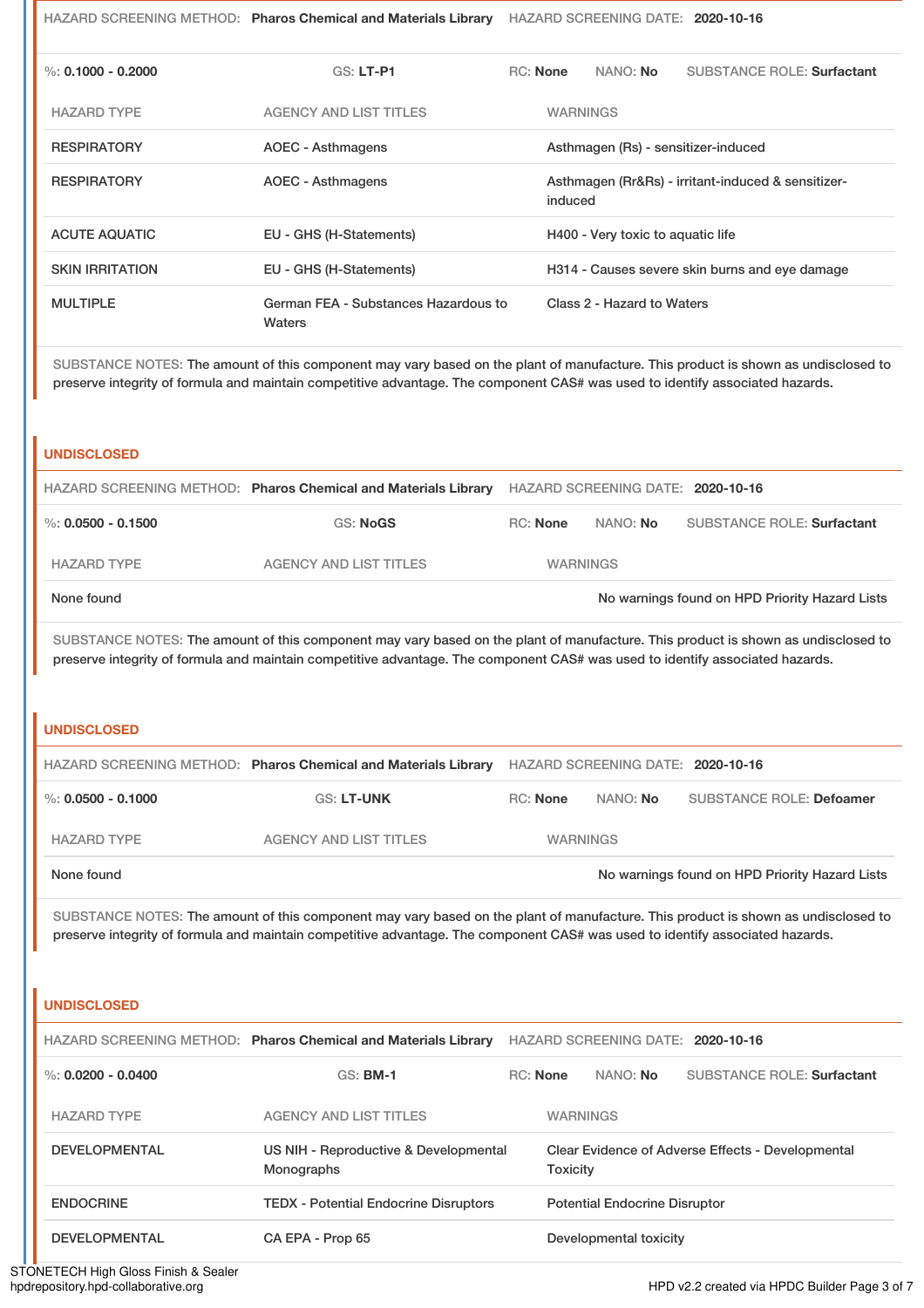SUBSTANCE NOTES: The amount of this component may vary based on the plant of manufacture. This product is shown as undisclosed to preserve integrity of formula and maintain competitive advantage. The component CAS# was used to identify associated hazards.

#### **UNDISCLOSED**

|                            | HAZARD SCREENING METHOD: Pharos Chemical and Materials Library |                 | HAZARD SCREENING DATE: 2020-10-16    |                                                       |
|----------------------------|----------------------------------------------------------------|-----------------|--------------------------------------|-------------------------------------------------------|
| %: $0.0100 - 0.0150$       | $GS:$ BM-2                                                     | RC: None        | NANO: <b>No</b>                      | <b>SUBSTANCE ROLE: Solvent</b>                        |
| <b>HAZARD TYPE</b>         | <b>AGENCY AND LIST TITLES</b>                                  | <b>WARNINGS</b> |                                      |                                                       |
| CANCER                     | <b>IARC</b>                                                    |                 |                                      | Group 1 - Agent is Carcinogenic to humans             |
| <b>CANCER</b>              | CA EPA - Prop 65                                               | route           |                                      | Carcinogen - specific to chemical form or exposure    |
| PHYSICAL HAZARD (REACTIVE) | EU - GHS (H-Statements)                                        |                 |                                      | H225 - Highly flammable liquid and vapour             |
| <b>ENDOCRINE</b>           | <b>TEDX</b> - Potential Endocrine Disruptors                   |                 | <b>Potential Endocrine Disruptor</b> |                                                       |
| <b>CANCER</b>              | <b>MAK</b>                                                     |                 | slight risk under MAK/BAT levels     | Carcinogen Group 5 - Genotoxic carcinogen with very   |
| <b>CANCER</b>              | GHS - Japan                                                    |                 | Carcinogenicity - Category 1A [H350] |                                                       |
| <b>REPRODUCTIVE</b>        | GHS - Japan                                                    |                 |                                      | Toxic to reproduction - Category 1A [H360]            |
| <b>DEVELOPMENTAL</b>       | CA EPA - Prop 65                                               | route           |                                      | Developmental - specific to chemical form or exposure |

SUBSTANCE NOTES: The amount of this component may vary based on the plant of manufacture. This product is shown as undisclosed to preserve integrity of formula and maintain competitive advantage. The component CAS# was used to identify associated hazards.

| <b>POLYSILOXANE</b> |                                                                |                 |                                   | ID: 9011-19-2                                  |
|---------------------|----------------------------------------------------------------|-----------------|-----------------------------------|------------------------------------------------|
|                     | HAZARD SCREENING METHOD: Pharos Chemical and Materials Library |                 | HAZARD SCREENING DATE: 2020-10-16 |                                                |
| %: 0.0100 - 0.0200  | <b>GS: NoGS</b>                                                | RC: None        | NANO: No                          | <b>SUBSTANCE ROLE: Defoamer</b>                |
| <b>HAZARD TYPE</b>  | AGENCY AND LIST TITLES                                         | <b>WARNINGS</b> |                                   |                                                |
| None found          |                                                                |                 |                                   | No warnings found on HPD Priority Hazard Lists |

SUBSTANCE NOTES: The amount of this component may vary based on the plant of manufacture. This product is shown as undisclosed to preserve integrity of formula and maintain competitive advantage. The component CAS# was used to identify associated hazards.

| I UNDISCLOSED                                                                                    |            |                 |                 |                         |
|--------------------------------------------------------------------------------------------------|------------|-----------------|-----------------|-------------------------|
| HAZARD SCREENING METHOD: Pharos Chemical and Materials Library HAZARD SCREENING DATE: 2020-10-16 |            |                 |                 |                         |
| $\blacksquare$ %: 0.0050 - 0.0150                                                                | $GS:$ BM-2 | <b>RC:</b> None | NANO: <b>No</b> | SUBSTANCE ROLE: Biocide |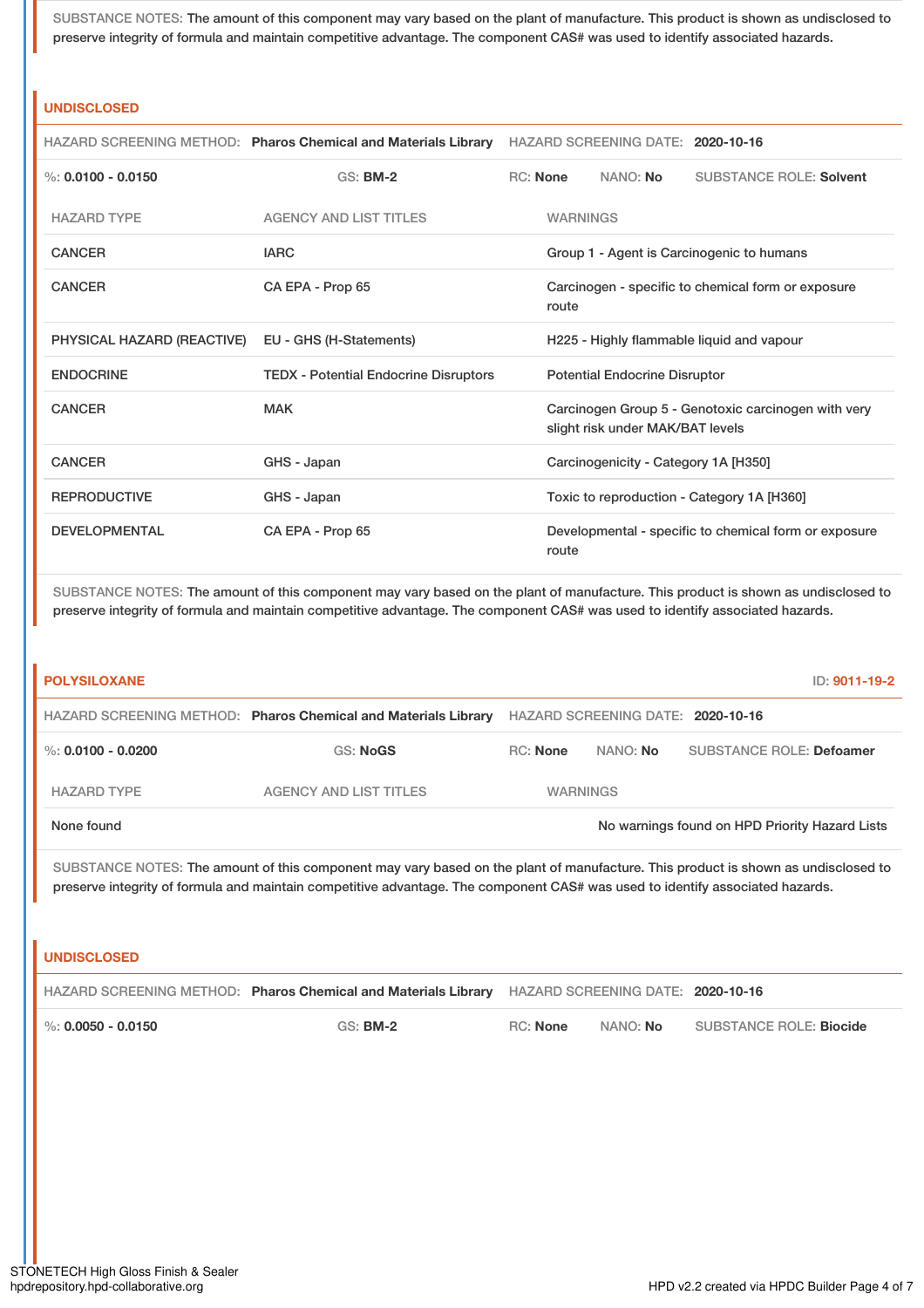| <b>HAZARD TYPE</b>     | <b>AGENCY AND LIST TITLES</b>                  | <b>WARNINGS</b>                                             |
|------------------------|------------------------------------------------|-------------------------------------------------------------|
| <b>ACUTE AQUATIC</b>   | EU - GHS (H-Statements)                        | H400 - Very toxic to aquatic life                           |
| <b>CHRON AQUATIC</b>   | EU - GHS (H-Statements)                        | H410 - Very toxic to aquatic life with long lasting effects |
| <b>MAMMALIAN</b>       | EU - GHS (H-Statements)                        | H301 - Toxic if swallowed                                   |
| <b>MAMMALIAN</b>       | EU - GHS (H-Statements)                        | H311 - Toxic in contact with skin                           |
| <b>SKIN IRRITATION</b> | EU - GHS (H-Statements)                        | H314 - Causes severe skin burns and eye damage              |
| <b>SKIN SENSITIZE</b>  | EU - GHS (H-Statements)                        | H317 - May cause an allergic skin reaction                  |
| <b>EYE IRRITATION</b>  | EU - GHS (H-Statements)                        | H318 - Causes serious eye damage                            |
| <b>MAMMALIAN</b>       | EU - GHS (H-Statements)                        | H330 - Fatal if inhaled                                     |
| <b>ENDOCRINE</b>       | <b>TEDX</b> - Potential Endocrine Disruptors   | <b>Potential Endocrine Disruptor</b>                        |
| <b>MULTIPLE</b>        | German FEA - Substances Hazardous to<br>Waters | Class 3 - Severe Hazard to Waters                           |
| <b>SKIN SENSITIZE</b>  | <b>MAK</b>                                     | Sensitizing Substance Sh - Danger of skin sensitization     |

SUBSTANCE NOTES: The amount of this component may vary based on the plant of manufacture. This product is shown as undisclosed to preserve integrity of formula and maintain competitive advantage. The component CAS# was used to identify associated hazards.

#### **UNDISCLOSED**

|                        | HAZARD SCREENING METHOD: Pharos Chemical and Materials Library | HAZARD SCREENING DATE: 2020-10-16 |                 |                                   |                                                         |
|------------------------|----------------------------------------------------------------|-----------------------------------|-----------------|-----------------------------------|---------------------------------------------------------|
| %: $0.0050 - 0.0200$   | <b>GS: LT-P1</b>                                               | <b>RC:</b> None                   |                 | NANO: <b>No</b>                   | <b>SUBSTANCE ROLE: Biocide</b>                          |
| <b>HAZARD TYPE</b>     | <b>AGENCY AND LIST TITLES</b>                                  |                                   | <b>WARNINGS</b> |                                   |                                                         |
| <b>ACUTE AQUATIC</b>   | EU - GHS (H-Statements)                                        |                                   |                 | H400 - Very toxic to aquatic life |                                                         |
| <b>SKIN IRRITATION</b> | EU - GHS (H-Statements)                                        |                                   |                 | H315 - Causes skin irritation     |                                                         |
| <b>SKIN SENSITIZE</b>  | EU - GHS (H-Statements)                                        |                                   |                 |                                   | H317 - May cause an allergic skin reaction              |
| <b>EYE IRRITATION</b>  | EU - GHS (H-Statements)                                        |                                   |                 | H318 - Causes serious eye damage  |                                                         |
| <b>MULTIPLE</b>        | German FEA - Substances Hazardous to<br>Waters                 |                                   |                 | Class 2 - Hazard to Waters        |                                                         |
| <b>SKIN SENSITIZE</b>  | <b>MAK</b>                                                     |                                   |                 |                                   | Sensitizing Substance Sh - Danger of skin sensitization |

SUBSTANCE NOTES: The amount of this component may vary based on the plant of manufacture. This product is shown as undisclosed to preserve integrity of formula and maintain competitive advantage. The component CAS# was used to identify associated hazards.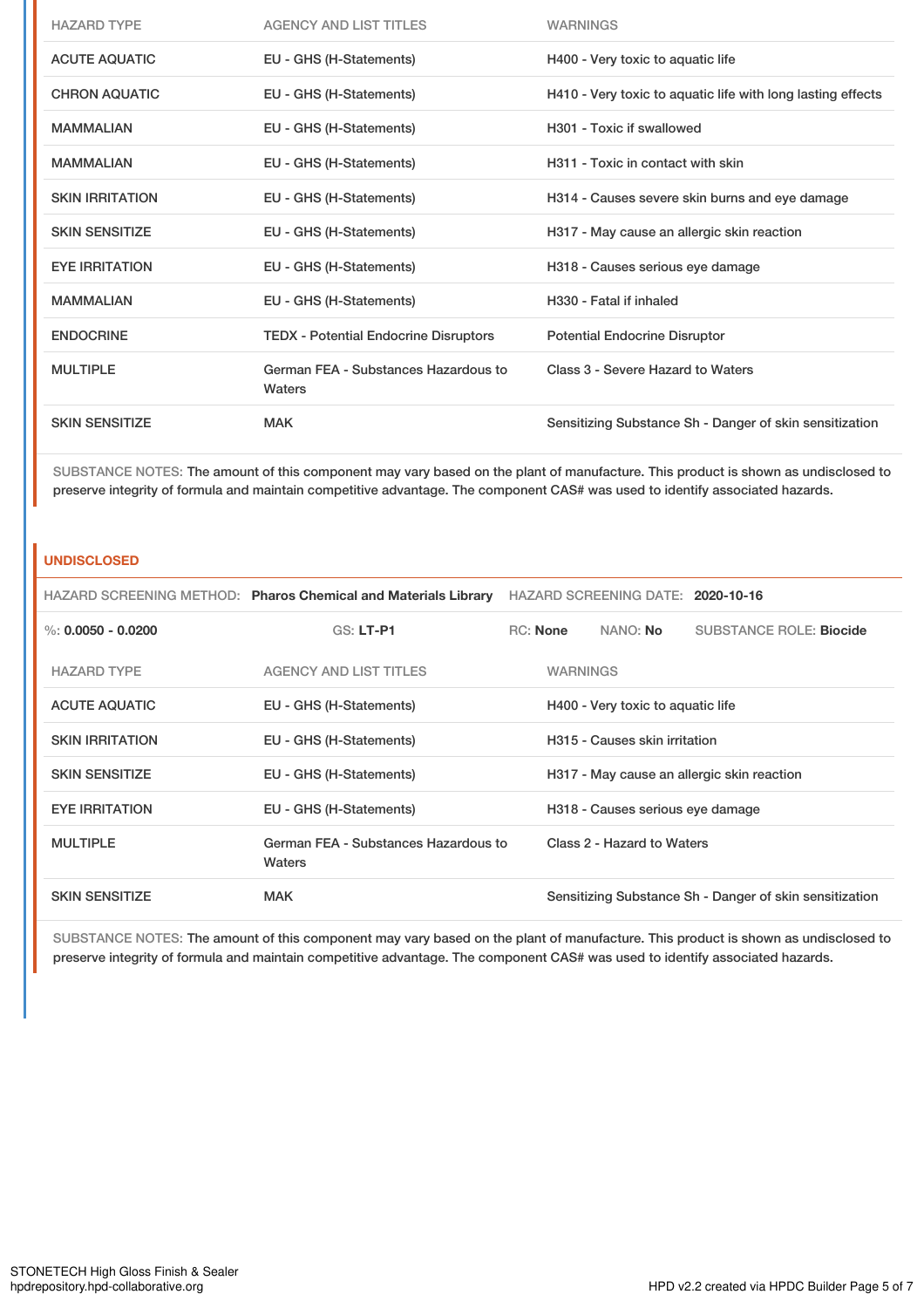This section lists applicable certification and standards compliance information for VOC emissions and VOC content. Other types of health or *environmental performance testing or certifications completed for the product may be provided.*

| <b>VOC EMISSIONS</b>                                                                                                                                                                                                          | N/A                                                      |                                    |  |  |  |
|-------------------------------------------------------------------------------------------------------------------------------------------------------------------------------------------------------------------------------|----------------------------------------------------------|------------------------------------|--|--|--|
| CERTIFYING PARTY: Self-declared<br><b>APPLICABLE FACILITIES: Applies to All Facilities</b><br><b>CERTIFICATE URL:</b>                                                                                                         | <b>ISSUE DATE: 2020-10-</b><br><b>EXPIRY DATE:</b><br>16 | <b>CERTIFIER OR LAB: LATICRETE</b> |  |  |  |
| CERTIFICATION AND COMPLIANCE NOTES: STONETECH® High Gloss Finish & Sealer has not been tested for VOC emissions.                                                                                                              |                                                          |                                    |  |  |  |
| <b>VOC CONTENT</b>                                                                                                                                                                                                            | TDS 251 "Low VOC LATICRETE® Products"                    |                                    |  |  |  |
| <b>CERTIFYING PARTY: Self-declared</b><br><b>APPLICABLE FACILITIES: Applies to All Facilities.</b><br><b>CERTIFICATE URL:</b><br>https://www.laticrete.com/~/media/support-and-<br>downloads/technical-datasheets/tds251.ashx | <b>EXPIRY DATE:</b><br><b>ISSUE DATE: 2020-10-</b><br>13 | <b>CERTIFIER OR LAB: LATICRETE</b> |  |  |  |
| CERTIFICATION AND COMPLIANCE NOTES: Meets LEED v4.1 Credit "Low Emitting Materials" VOC Content Requirements per SCAQMD Rule<br>1113 (Tile and Stone Sealers).                                                                |                                                          |                                    |  |  |  |

## **Section 4: Accessories**

This section lists related products or materials that the manufacturer requires or recommends for installation (such as adhesives or fasteners), maintenance, cleaning, or operations. For information relating to the contents of these related products, refer to their applicable Health Product *Declarations, if available.*

No accessories are required for this product.

# **Section 5: General Notes**

STONETECH® High Gloss Finish & Sealer meets the Living Building Challenge v4.0 requirement that the product does not contain any of the Red Listed Materials or Chemicals. Specifically, STONETECH High Gloss Finish & Sealer does not contain the following: Antimicrobials (marketed with a health claim) •Alkylphenols and related compounds •Asbestos •Bisphenol A (BPA) and structural analogues •California Banned Solvents •Chlorinated Polymers, including Chlorinated Polyethylene (CPE), Chlorinated Polyvinyl Chloride (CPVC), Chloroprene (neoprene monomer), Chlorosulfonated polyethylene (CSPE), Polyvinylidiene chloride (PVDC), and Polyvinyl Chloride (PVC) •Chlorobenzenes •Chlorofluorocarbons (CFCs) & Hydrochlorofluorocarbons (HCFCs) •Formaldehyde (added) • Monomeric, polymeric and organo-phosphate halogenated flame retardants (HFRs) •Organotin Compounds •Perfluorinated Compounds (PFCs) •Phthalates (orthophthalates) •Polychlorinated Biphenyls (PCBs) •Polycyclic Aromatic Hydrocarbons (PAH) •Short-Chain and Medium-Chain Chlorinated Paraffins •Toxic Heavy Metals - Arsenic, Cadmium, Chromium, Lead (added), and Mercury •Wood treatments containing Creosote, Arsenic or Pentachlorophenol. See Section 1 for Volatile Organic Compounds (VOC) (wet applied products) information.